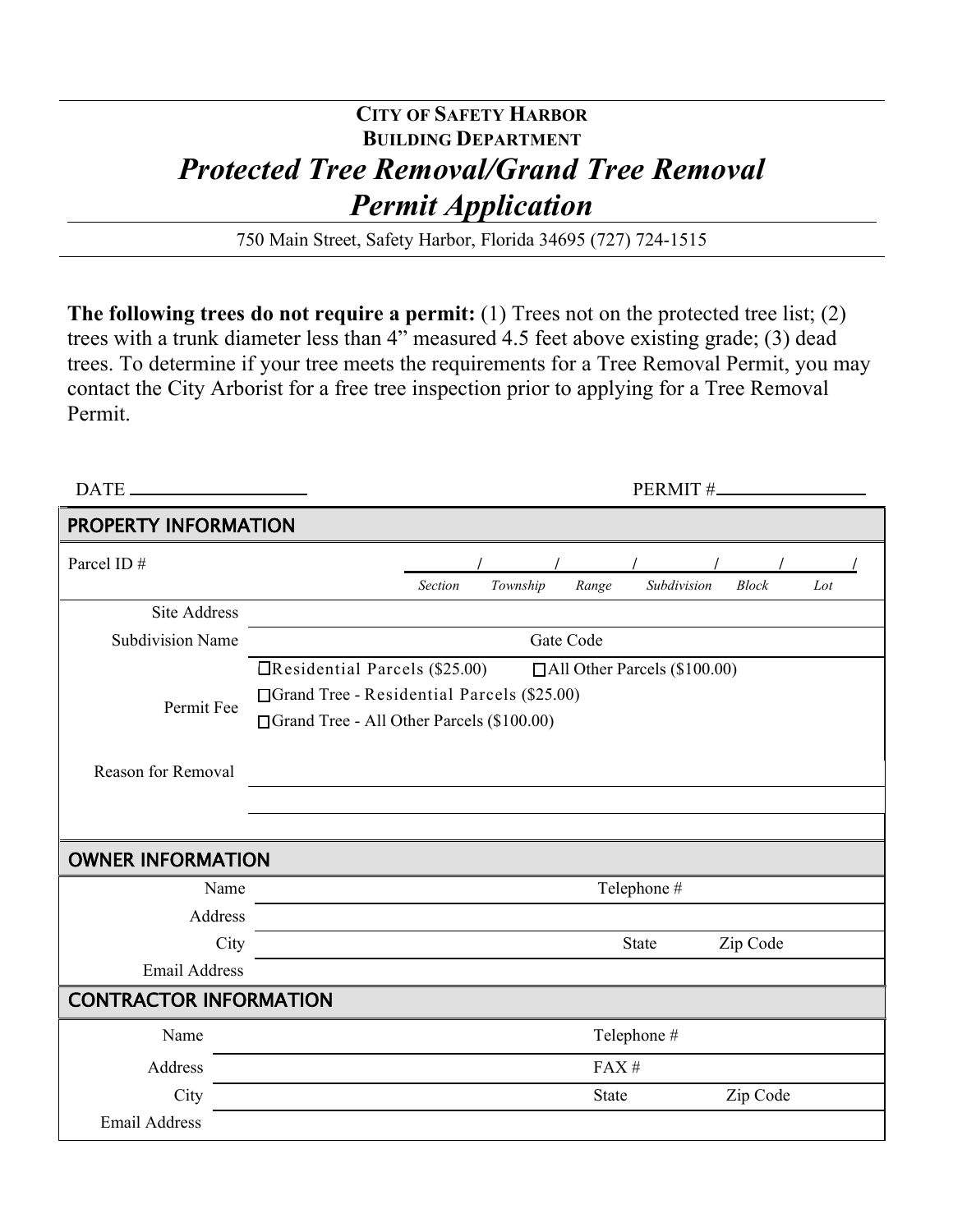**In the diagram below, place an "x" at the approximate location of each Protected Tree requested for removal. If requesting the removal of more than one tree, please number each tree.** 



**Protected Tree Removal:** List the species and size of each protected tree to be removed below. Attach additional sheets if needed. See next page for Grand Trees.

|                         |                       |      |                  | <b>Completed by City Staff</b> |                       |                        |
|-------------------------|-----------------------|------|------------------|--------------------------------|-----------------------|------------------------|
| <b>Tree</b>             | <b>Protected Tree</b> | *DBH | <b>Hazardous</b> | Replacement                    | Replacement           | <b>Tree Bank</b>       |
| #                       | <b>Species</b>        |      | (Y/N)            | Ratio (Code                    | <b>Trees Required</b> | <b>Payment In Lieu</b> |
|                         |                       |      |                  | Sec. 153.07)                   |                       | <b>Of Replacement</b>  |
| 1                       |                       |      |                  |                                |                       |                        |
| $\overline{2}$          |                       |      |                  |                                |                       |                        |
| $\mathbf{3}$            |                       |      |                  |                                |                       |                        |
| $\overline{\mathbf{4}}$ |                       |      |                  |                                |                       |                        |
| 5                       |                       |      |                  |                                |                       |                        |
| 6                       |                       |      |                  |                                |                       |                        |
| 7                       |                       |      |                  |                                |                       |                        |
|                         |                       |      |                  | <b>TOTAL</b>                   |                       |                        |

\*DBH (diameter at breast height) = diameter in inches of a tree measured at 4.5 feet above existing grade. Use next page for trees with a DBH of 26" or more.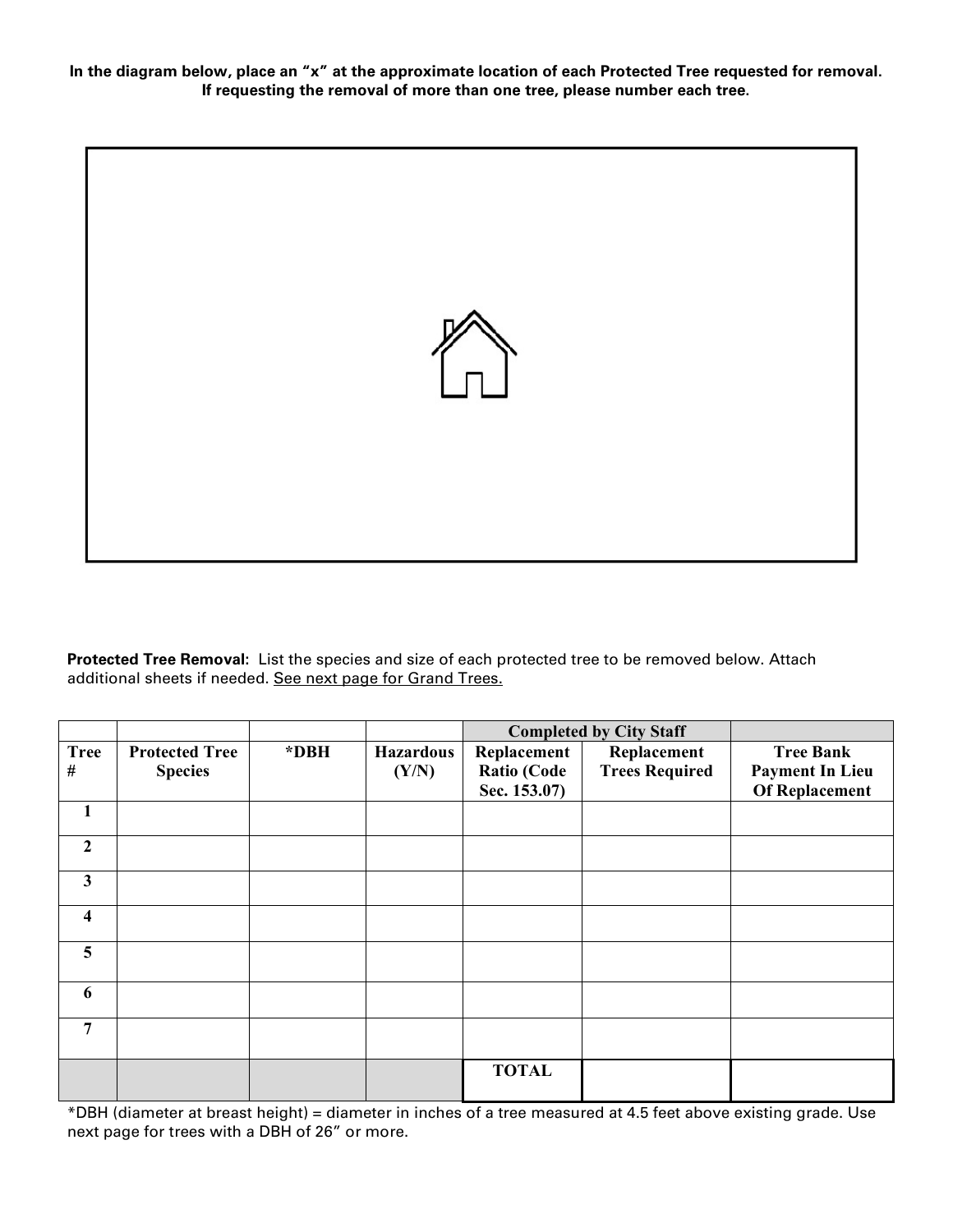#### **GRAND TREES**

In order for a tree to be evaluated for grand tree status it must first meet a minimum 26" DBH and be of the following species type: live oak, sand live oak, southern magnolia, sweetbay, bald cypress, pignut hickory, southern red cedar, American elm, longleaf pine or slash pine. Upon evaluation by a Certified Arborist a tree will qualify for grand tree status when it meets the minimum total points per species detailed in the Grand Tree Qualifying Form, established per Section 153.13 in the City of Safety Harbor Comprehensive Zoning and Land Development Code.

The application shall also include the following information:

- 1. A site plan drawn to a minimum scale of 1-20 feet showing the parcels and lots, existing and proposed grades, all proposed structures including buildings, vehicular use areas, walkways, overhead and underground utilities, retention ponds, swales, and any other structures on the property.
- 2. All Grand Trees shall be identified on the survey as "GT". Trees proposed for removal shall be identified.
- 3. A tree inventory listing each Grand Tree by size (DBH), species (botanical and common name).
- 4. A Grand Tree Worksheet for each grand tree.
- 5. An explanation as to how the proposed Grand Tree Removal meets the criteria in Section 153.14(C) for each tree proposed to be removed.

**Grand Tree Removal:** List the species, size, and total points below for each Grand Tree to be removed. Attach additional sheets if needed. Attach a Grand Tree Qualifying Form for each listed Grand Tree:

|        |                                     |                                |                               |                                    | <b>COMPLETED BY CITY STAFF</b>                        |                                                                     |
|--------|-------------------------------------|--------------------------------|-------------------------------|------------------------------------|-------------------------------------------------------|---------------------------------------------------------------------|
| TREE # | <b>GRAND TREE</b><br><b>SPECIES</b> | <b>DBH IN</b><br><b>INCHES</b> | <b>TOTAL</b><br><b>POINTS</b> | <b>REPLACEMENT</b><br><b>RATIO</b> | <b>REPLACEMENT</b><br><b>TREES</b><br><b>REQUIRED</b> | <b>TREE BANK PAYMENT</b><br><b>IN LIEU OF</b><br><b>REPLACEMENT</b> |
|        |                                     |                                |                               |                                    |                                                       |                                                                     |
|        |                                     |                                |                               |                                    |                                                       |                                                                     |
|        |                                     |                                |                               |                                    |                                                       |                                                                     |
|        |                                     |                                |                               |                                    |                                                       |                                                                     |
|        |                                     |                                |                               |                                    |                                                       |                                                                     |
|        |                                     |                                |                               |                                    |                                                       |                                                                     |
|        |                                     |                                |                               |                                    |                                                       |                                                                     |
|        |                                     |                                |                               | <b>SUBTOTAL</b>                    |                                                       |                                                                     |
|        |                                     |                                |                               | <b>GRAND TREE REMOVAL FEE</b>      |                                                       |                                                                     |
|        |                                     |                                |                               | <b>TOTAL</b>                       |                                                       |                                                                     |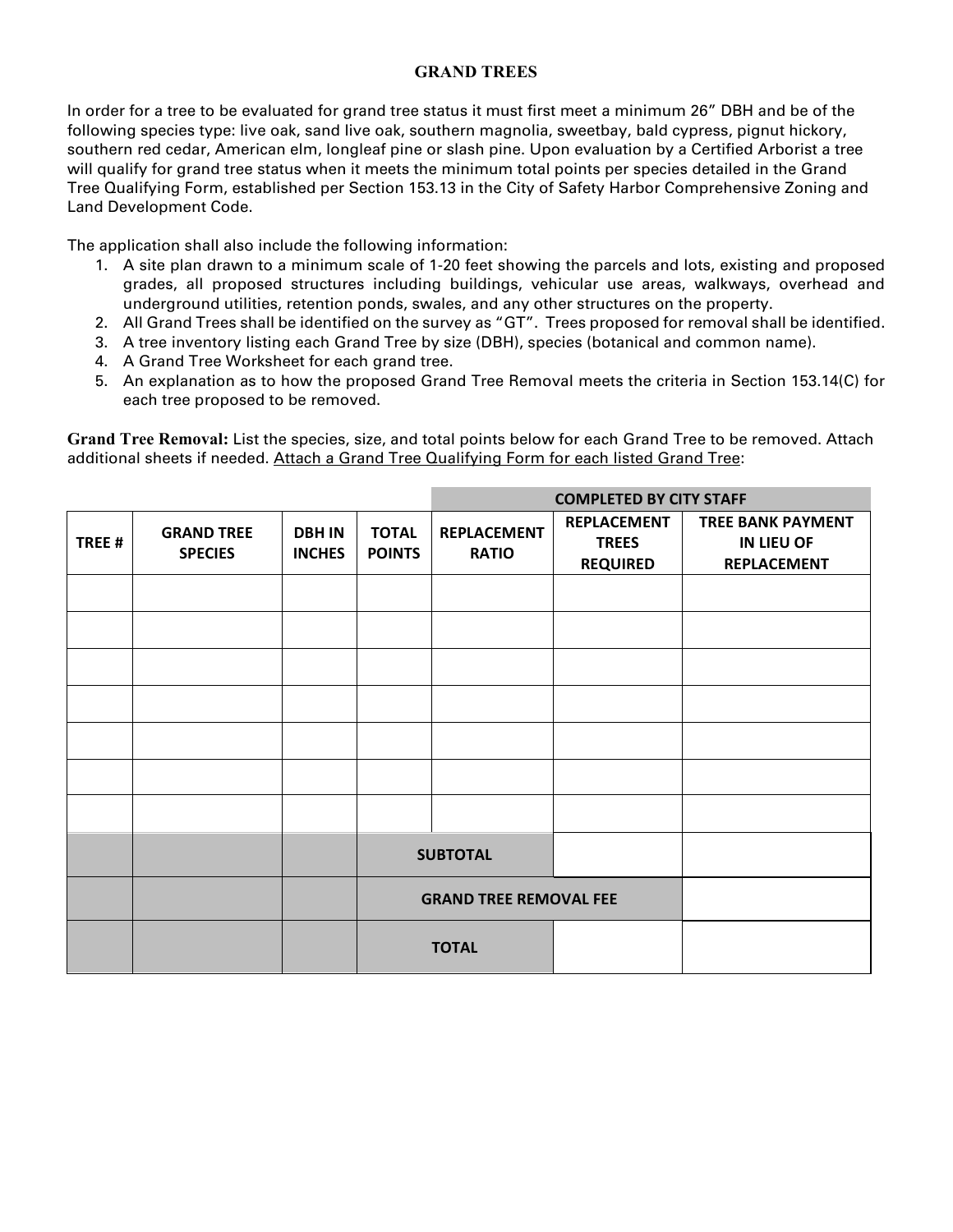#### **PROTECTED TREE WORKSHEET ONLY**

Tree removal permits are approved with the condition that replacement tree(s) be planted anywhere on your property, or if applicable, payment of a fee in lieu of replanting. If a suitable location for replanting is not available, a fee in lieu shall be paid into the tree bank. For tree removal permits approved for hazardous trees; if your property meets the minimum shade tree requirements outlined in the city code, you have the option of making a payment to the City of Safety Harbor Tree Bank in lieu of planting replacement trees. The current mitigation rate is \$100 per Hazardous Tree removed. Additional information regarding replacement tree requirements can be found in the Land Development Code Section 153.07.

Your mitigation options are as follows:

 $\Box$  Plant  $\Box$  replacement tree(s) on your property.

Plant \_\_\_ replacement trees on your property AND OR pay \$\_\_\_\_\_\_\_ to the City of Safety Harbor Tree Bank.

] Plant \_\_\_ replacement sabal palm(s) <u>OR</u> pay \$\_\_\_\_\_\_\_ to the City of Safety Harbor Tree Bank.

- Replacement trees must be selected from the protected tree list and are required to be installed within 3 months of the Tree Removal Permit issuance date, or prior to issuance of a Certificate of Occupancy.
- Replacement Trees are required to have a trunk diameter of at least 2 inches, measured 12 inches above grade and are required to meet the specifications for Florida Grade 1 or better trees as detailed in the Florida Grades and Standards of Nursery Plants.
- **Tree Bank payments must be received prior to issuance of a Tree Removal Permit.**

**------------------------------------------------------------------------------------------------------------------------------------------**

### **I have been informed of the mitigation requirements and choose the following mitigation option:**

 **I will pay \$\_\_\_\_\_\_\_\_\_ into the City of Safety Harbor Tree Bank.** 

I will plant <u>example</u> replacement trees.

Removal of Protected Trees prior to the issuance of a Tree Removal Permit subjects the owner/contractor to a violation notice, citation, and/or fine. By signing below the property owner understands there will be tree replacement requirements and/or mitigation fees payable to the City of Safety Harbor Tree Bank. The property owner agrees to abide by the tree replacement requirements and/or mitigation fees associated with this Tree Removal Permit as outlined in the City of Safety Harbor Tree Ordinance (Section 153.07).

Print Owner Name

Owner Signature \_\_\_\_\_\_\_\_\_\_\_\_\_\_\_\_\_\_\_\_\_\_\_\_\_\_\_\_\_\_\_\_\_\_\_\_\_\_\_\_\_\_\_\_\_\_\_\_\_\_\_\_\_

Date <u>and</u> the set of  $\overline{a}$  and  $\overline{b}$  and  $\overline{c}$  and  $\overline{c}$  and  $\overline{c}$  and  $\overline{c}$  and  $\overline{c}$  and  $\overline{c}$  and  $\overline{c}$  and  $\overline{c}$  and  $\overline{c}$  and  $\overline{c}$  and  $\overline{c}$  and  $\overline{c}$  and  $\overline{c}$  and  $\overline{$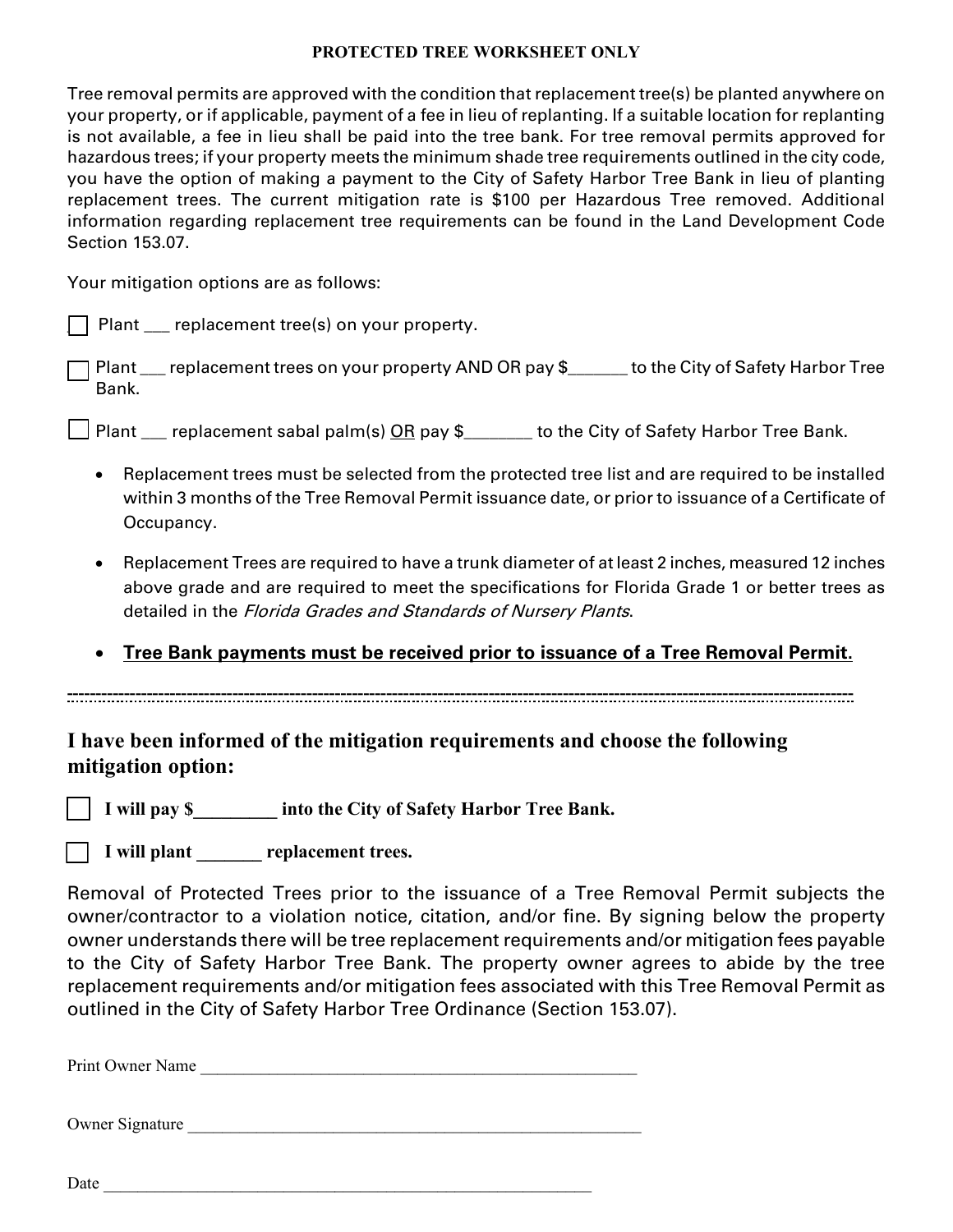## **City Staff Only**

| <b>Staff Comments:</b> |        |  |
|------------------------|--------|--|
|                        |        |  |
|                        |        |  |
|                        |        |  |
|                        |        |  |
|                        |        |  |
|                        |        |  |
|                        |        |  |
|                        |        |  |
|                        |        |  |
|                        |        |  |
|                        |        |  |
|                        |        |  |
|                        |        |  |
|                        |        |  |
|                        | Denied |  |
| Date: $\qquad \qquad$  |        |  |
|                        |        |  |